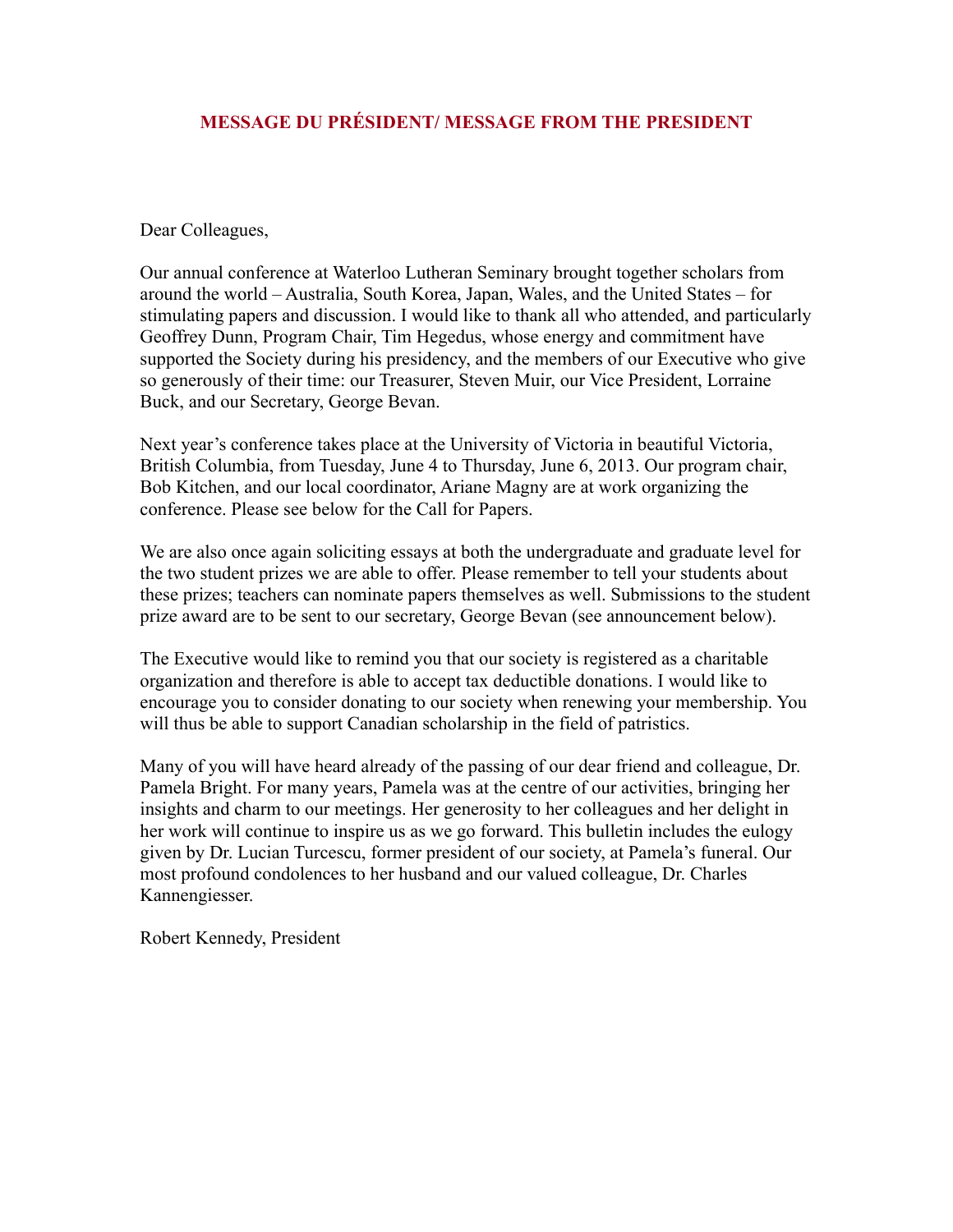Chers, chères collègues,

Notre colloque annuel à l'Université Wilfrid Laurier / l'Université Waterloo a rassemblé des participants du monde entier – de l'Australie, du Corée du Sud, du Japon, du Pays de Galles, et des États-Unis – pour des présentations et discussions stimulantes. Je voudrais remercier particulièrement Geoffrey Dunn qui était coordonnateur de la programmation du colloque, Tim Hegedus, notre président pendant les deux dernières années et qui était aussi notre agent de liaison, et les autres membres du comité exécutif: Lorraine Buck, Steven Muir, et George Bevan.

Le colloque de l'année prochaine se tiendra du 4 au 6 juin, 2013, à l'Université Victoria. Notre directeur de programmation, Geoffrey Dunn, et Ariane Magny, notre agente de liaison, sont déjà à l'œuvre pour la préparation du colloque. Vous trouverez un appel de communications dans ce numéro du Bulletin.

Une fois de plus, nous demandons à chacun de solliciter des textes des étudiant-e-s, tant au niveau du premier cycle que des cycles supérieurs, pour un de nos deux prix d'excellence. Je vous prie ainsi les porter à l'attention de vos étudiant-e-s; les professeurs peuvent eux-mêmes soumettre des travaux d'étudiant-e-s s'ils les jugent dignes. Les textes doivent être envoyés à notre secrétaire, George Bevan (voir l'annonce ci-dessous).

Le bureau de direction aimerait vous rappeler que notre société est enregistrée en tant qu'organisation à but non-lucratif, et qu'à ce titre, elle peut recevoir des dons déductibles d'impôts. J'aimerais vous encourager à envisager de faire un don à notre société au moment de renouveler votre cotisation de membre. Vous contribuerez ainsi à soutenir la recherche dans le domaine des études patristiques.'

Récemment, nous avons reçu la triste nouvelle de la mort de notre collègue et chère amie, la professeure Pamela Bright. Pendant plusieurs années, Pamela fut au centre de nos activités, avec sa présence brillante et charmante. Sa générosité et son dévouement dans le domaine de la recherche nous inspirent tous. L'éloge du professeur Lucian Turcescu est inclus ci-dessous. Nous offrons toutes nos condoléances les plus profondes à son épouse et notre collègue estimable, le professeur Charles Kannengiesser.

Robert Kennedy, Président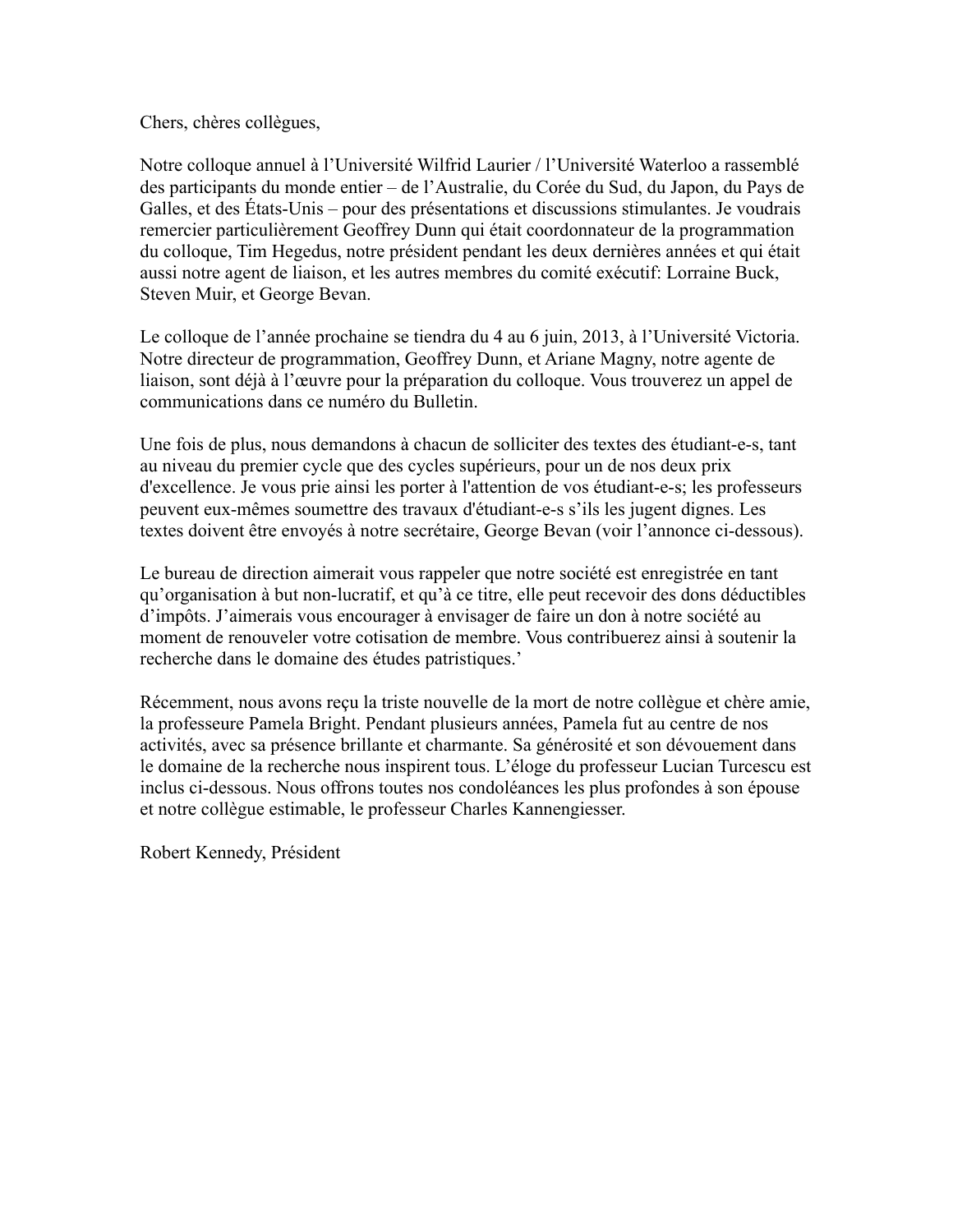#### **Dr. Pamela Bright (1937-2012)**

Dr. Pamela Bright was the Chair of the Theological Studies Department at Concordia University in Montreal (Canada) from 1995 until 2006 and a Professor of Historical Theology. Prior to marrying Charles Kannengiesser, she was a religious sister of the Order of Presentation Sisters. Her undergraduate studies were in Classics, History and Theology at the University of Queensland, Australia. She graduated from the University of Notre Dame, Indiana, with an MA in 1983 and then PhD in Theology in 1987. Dr. Bright joined the faculty of Loyola University in Chicago in 1987 and then in 1992 was hired at Concordia. Her publications were focused in the literature, history and art of early Christianity. She was a specialist in Augustinian studies and the interpretation of Scripture in Roman North Africa and Egypt. She, her beloved husband Dr. Charles Kannegiesser (now 86 years old), and I shared an interest in patristics and early Christian studies and used to meet at conferences in Canada, the US and Europe.

When I first met her at a conference in 1997, Pamela was desperately trying to rebuild the department that by then had only one or two full-time faculty. Then I had the privilege of working with her on the executive of the Canadian Society of Patristic Studies, of which she was the President between 2002-2004. When I joined the Theology team at Concordia as an Associate Professor in 2005, I was pleasantly surprised to discover that there were already five full-time faculty, one internationally famous patristics scholar (in the person of Dr. Charles Kannengiesser, an Emeritus Professor from the University of Notre Dame and the Catholic Institute of Paris) who was working as an adjunct faculty, and the department had flourishing graduate and undergraduate programs. Theology after Pamela is not just what it used to be, but much more. Our department was initially associated with the educational vision of the Jesuits because it was part of the Loyola College. While maintaining the intellectual rigor of its foundations, the Department is now a respectable teaching and research unit in the Humanities sector of the Faculty of Arts and Science. We are moving quickly but seriously in the direction of opening a PhD program.

The dignity and courage with which Pamela battled her cancer for more than 8 years was something that kept all of us amazed. While accepting the treatment the doctors prescribed, she always refused to give up her projects and did not accept the idea that she could be defeated. This year alone, she designed and oversaw the development of an online course in Celtic Christianity. Her last few weeks were spent completing the work for that course and, in fact, she wrote the notes for her last class a few days before she died. This online course will be an important legacy that Dr. Bright will leave the Department of Theological Studies and Concordia University and the academic community.

Since she passed away, I kept hearing amazing things about Pamela and I quote here from the emails I received about her: "Dr. Bright was a treasure and she touched our lives in so many ways that we will have cherished memories of her; she was a unique scholar, someone who was learned, generous, and totally committed to both her students and her studies; an exceptional professor and a real lady; I was very impressed yet again by the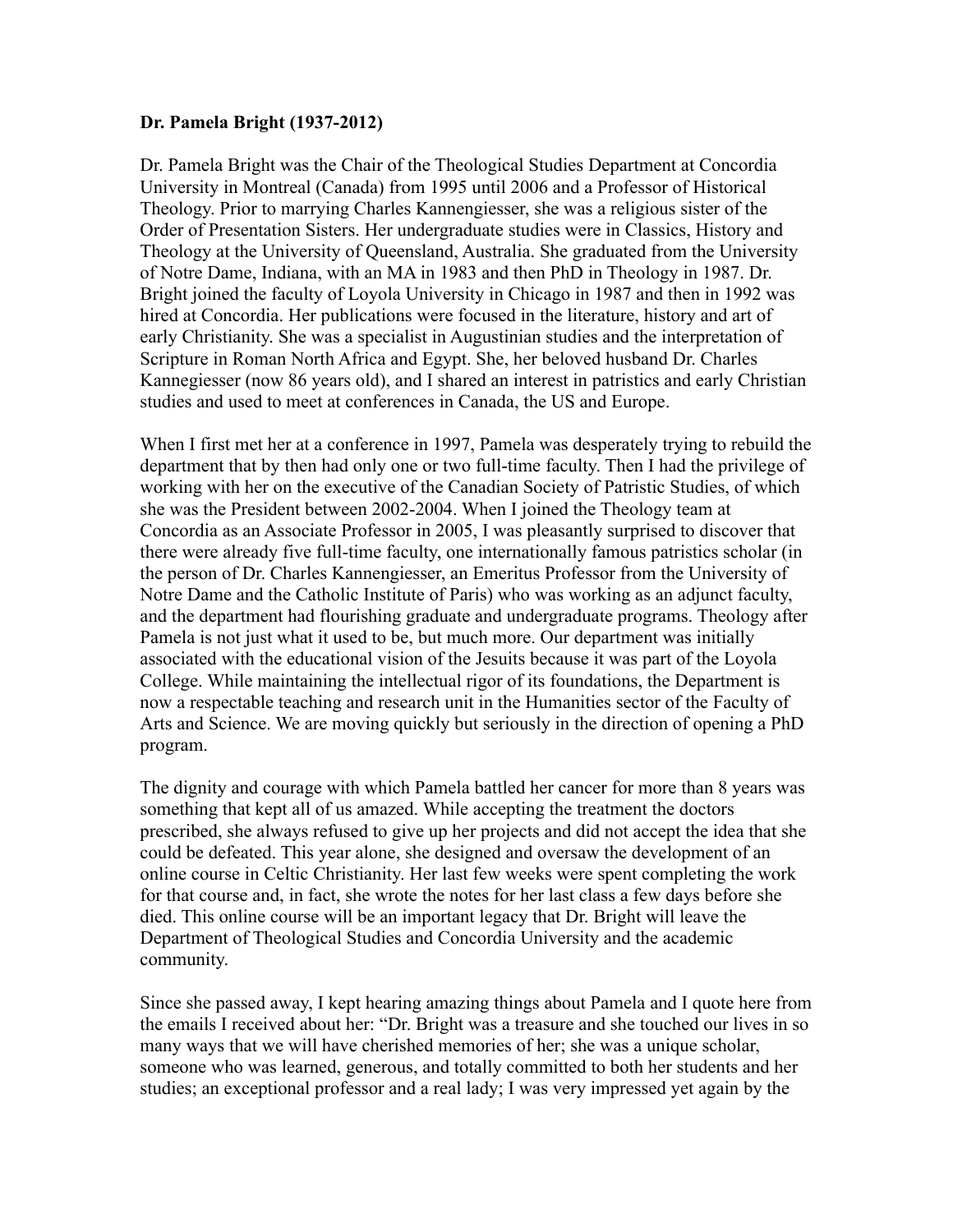depth of Pamela's faith, by her courage in the face of obvious suffering, by her tender love for Charles, by her profound gratitude for life and love and friends, and her words of encouragement and love to all who visited her in the hospital; there are those who are bigger than life and who have left their footprint in our hearts and minds: Pamela was such an individual; Dr. Bright was more than a scholar or a mentor to me, she was like a second mother and a wonderful spiritual guide; one Yiddish-speaking colleague described her "a real mensch" (that is, a person with admirable characteristics)".

For many colleagues, students, family and friends, Pamela was a mentor, a hero, a generous person who had a vision. Many women in particular, faculty, staff, and students who worked with Pamela, consider her as a role model.

Pamela's passage from this world into the afterlife was referred to as "a sad moment in a courageous life." That is certainly the perception of those of us who are left here after her departure. But the Christian hope in the afterlife and the resurrection assures us that here and "now we see only a reflection as in a mirror; then [in the presence of God] we shall see face to face. Now I know in part; then I shall know fully, even as I am fully known. And now these three remain: faith, hope and love. But the greatest of these is love." (1 Cor 13:12-13). May God rest you in peace, dear Pamela, and may you continue to grow from glory to glory in his presence!

Dr. Lucian Turcescu, Past President of the CSPS Chair, Theological Studies Department, Concordia University, Montreal

# **CONGRESS OF THE HUMANITIES AND SOCIAL SCIENCES/ CONGRÈS DES SCIENCES HUMAINES**

# CALL FOR PAPERS /APPEL DE COMMUNICATION

The Canadian Society of Patristic Studies will hold its annual meeting at University of Victoria, Victoria, British Columbia, 4-6 June, 2013. Papers in English or French are invited for presentation in the form of short communications followed by discussion (time for presentation and discussion is usually 30 minutes). Papers on any theme relevant to patristic studies are invited. The Federation for the Humanities and Social Sciences encourages papers exploring the topic of this year's congress, " $\omega$  the Edge/ $\omega$  la fine pointe," but we welcome submissions on any topic relevant to our field. Proposed titles, an abstract of approximately 100 words, and an indication of audio-visual requirements should be submitted by 31 January, 2013 at the latest. Please submit proposals via email to the programme coordinator, Robert A. Kitchen. The programme must be approved for printing in February; therefore, proposals that are not submitted in time cannot be accommodated within the schedule. Audio-visual requests cannot be granted after the deadline.

La société canadienne des études patristiques tiendra sa réunion annuelle à l'Université Victoria, Victoria, British Columbia, du 04 juin au 06 juin, 2013 dans le cadre du Congrès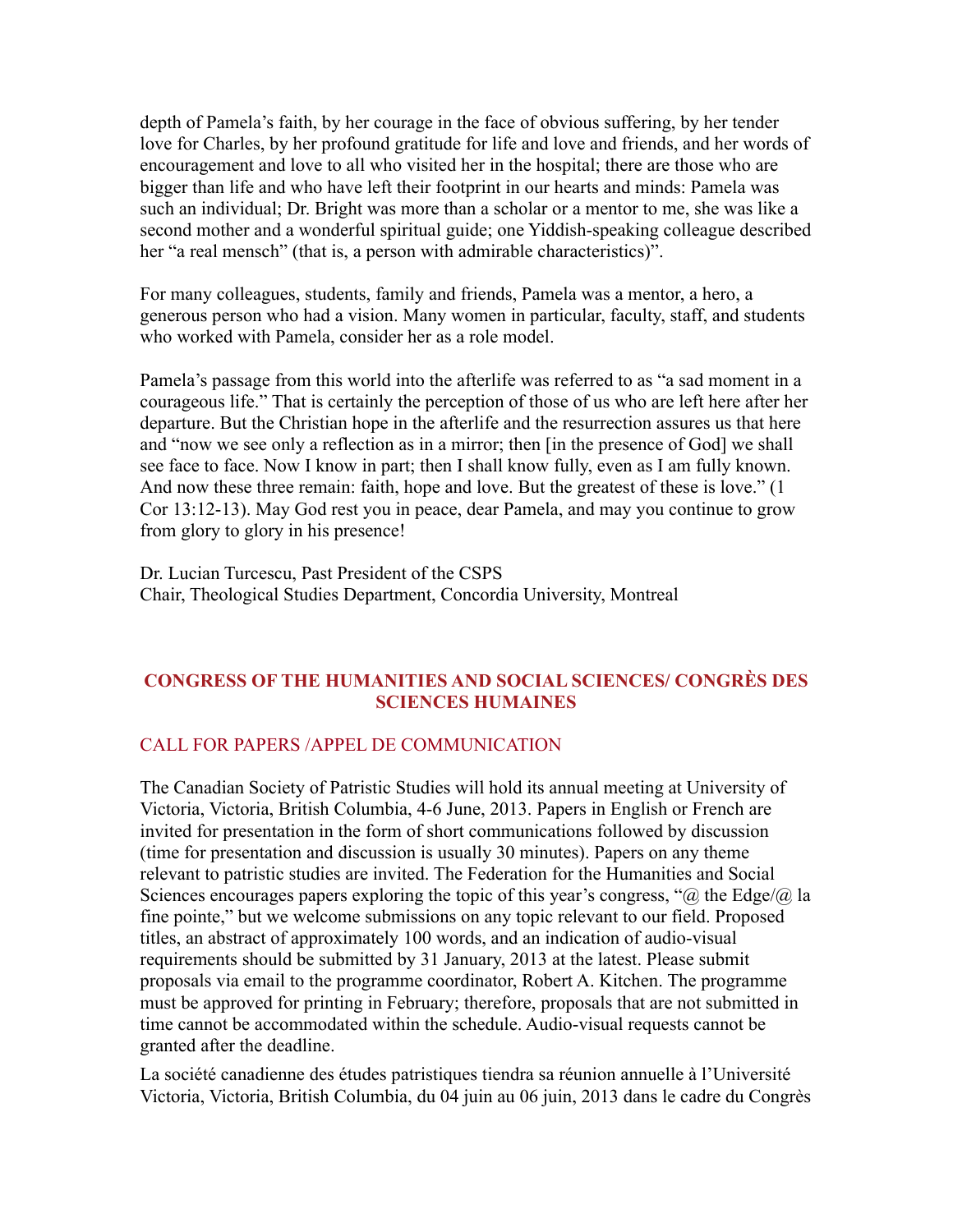des sciences humaines. Vous êtes invites à présenter, en français ou en anglais, une courte communication suivie d'échanges, le tout reparti sur une période de 30 minutes. Des communications sur n'importe quel thème patristique sont demandées. La Fédération canadienne des sciences humaines encourage des communications qui explorent le thème du Congrès de cette année,  $\langle \langle \hat{a} \rangle \rangle$  the Edge $\langle \hat{a} \rangle$  la fine pointe,  $\rangle$  mais nous accueillons les communications sur toutes les matières concernant notre domaine. On devra faire parvenir au plus tard le 31 janvier, 2013 le titre de la communication, un bref résumé d'une centaine de mots, et une indication de tout besoin technique éventuel (équipement informatique ou audiovisuel) au responsable du programme, Robert Kitchen. Il faut que le programme soit approuvé pour distribution en février; donc, les soumissions qui n'arrivent pas à l'heure ne peuvent pas être inclues. On ne peut pas accorder des demandes d'audiovisuel après la date limite.

#### **CONTACT**

Robert A. Kitchen Knox-Metropolitan United Church 2340 Victoria Avenue Regina, Saskatchewan S4P 0S6 (306) 525-9128

rkitchen@knoxmet.org (Please entitle your email "CSPS Abstract")

# BOOK DISCUSSION

The following books have been proposed for discussion at next year's meeting at the University of Victoria:

Blummell, Lincoln.*Lettered Christians: Christians, Letters, and Late Antique Oxyrhynchus*. New Testament Tools, Studies and Documents 39. Leiden/Boston: Brill, 2012. 437 pp.

Vessey, Mark, ed. A Companion to Augustine. Blackwell Companions to the Ancient World. Oxford: Wiley-Blackwell, 2012. 640 pp.

# PRIX POUR TRAVAIL ÉTUDIANT / ESSAY PRIZE

Nous souhaitons recevoir des travaux d'étudiants sur le christianisme ancien du IIe au VIe siècle. Sont éligibles les travaux de vos étudiants de premier cycle ou des cycles supérieurs qui ont été réalisés au cours de l'année civile 2012.

Prix : Le gagnant ou la gagnante recevra le statut de membre étudiant de l'association pour un an. De plus, il remportera, à son choix, l'un des deux prix suivants : un chèque de 100 dollars ou un remboursement d'une partie de ses frais de voyage (jusqu'à concurrence de 200 dollars) au Colloque annuel de l'association pendant le Congrès des sciences humaines à l'Université Victoria, Victoria, British Columbia, du 04 juin au 06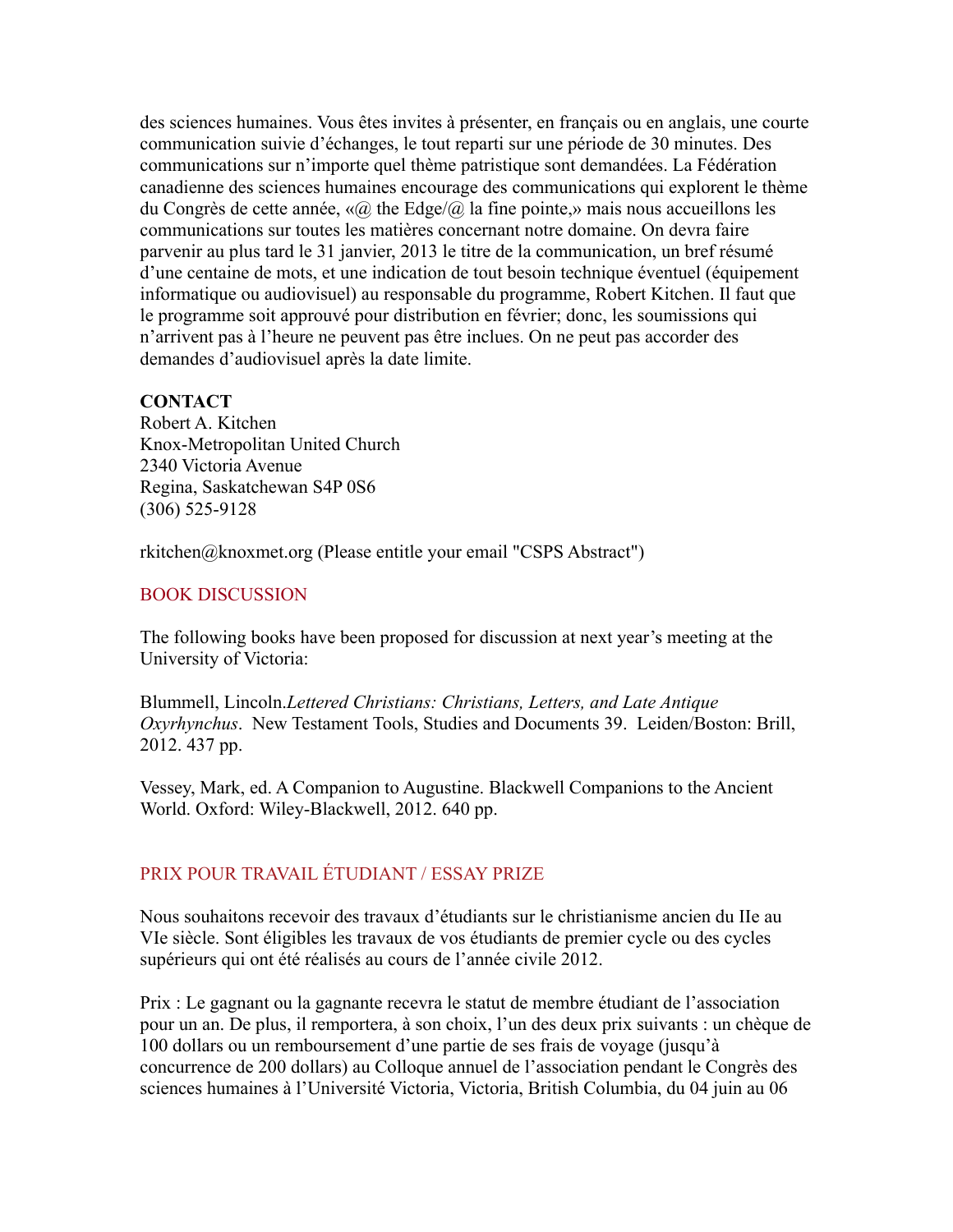juin, 2013, afin d'y présenter son travail. Si le gagnant ou la gagnante informe la société de son intention de présenter le travail primé avant le 30 mars 2013, il/elle recevra aussi une inscription au colloque sans frais.

Date limite pour participer : le 31 janvier 2013. Le gagnant/la gagnante sera contacté/e le 20 mars 2013 ou avant cette date. Veuillez adresser les textes à : Dr. George Bevan Department of Classics Queen's University 99 University Avenue Kingston, Ontario K7L 3N6

Faculty and students are invited to recommend student essays that deal with early Christianity (100-600) for this prize. To be eligible, essays should have been submitted in the course of the calendar year 2012. Both graduate and undergraduate essays will be considered.

Award: The winning essayist will receive one year of membership in the Society, as well as the choice between a cheque for 100 dollars or the assurance of receiving the costs (up to a limit of \$200 dollars) of his or her travel to the annual conference of the Society during the Congress of the Humanities and Social Sciences at University of Victoria, Victoria, British Columbia, 4-6 June, 2013, for the purpose of presenting the winning essay. If the essay winner informs the Society of his/her intention to present the winning essay by March 30, 2013, he/she will also receive a complimentary registration.

Deadline: January 31, 2013 Please send submissions to the essay contests to: Dr. George Bevan Department of Classics Queen's University 99 University Avenue Kingston, Ontario K7L 3N6

#### **NOUVELLES/NEWS**

Adriana Bara successfully defended her doctoral dissertation on Sep 5, 2012 at the University of Montréal, Faculté de théologie et de sciences des religions. The dissertation is entitled: "The Political and Artistic Program of Prince Petru Rares of Moldavia (1527-1538 and 1541-1546) and the Fresco Series Depicting the "Life of the Mother of God" in the Church of Humor Monastery," supervised by Dr. Lucian Turcescu and Dr. Pierre Létourneau, with Dr. Peter Galadza (St. Paul University) as external examiner.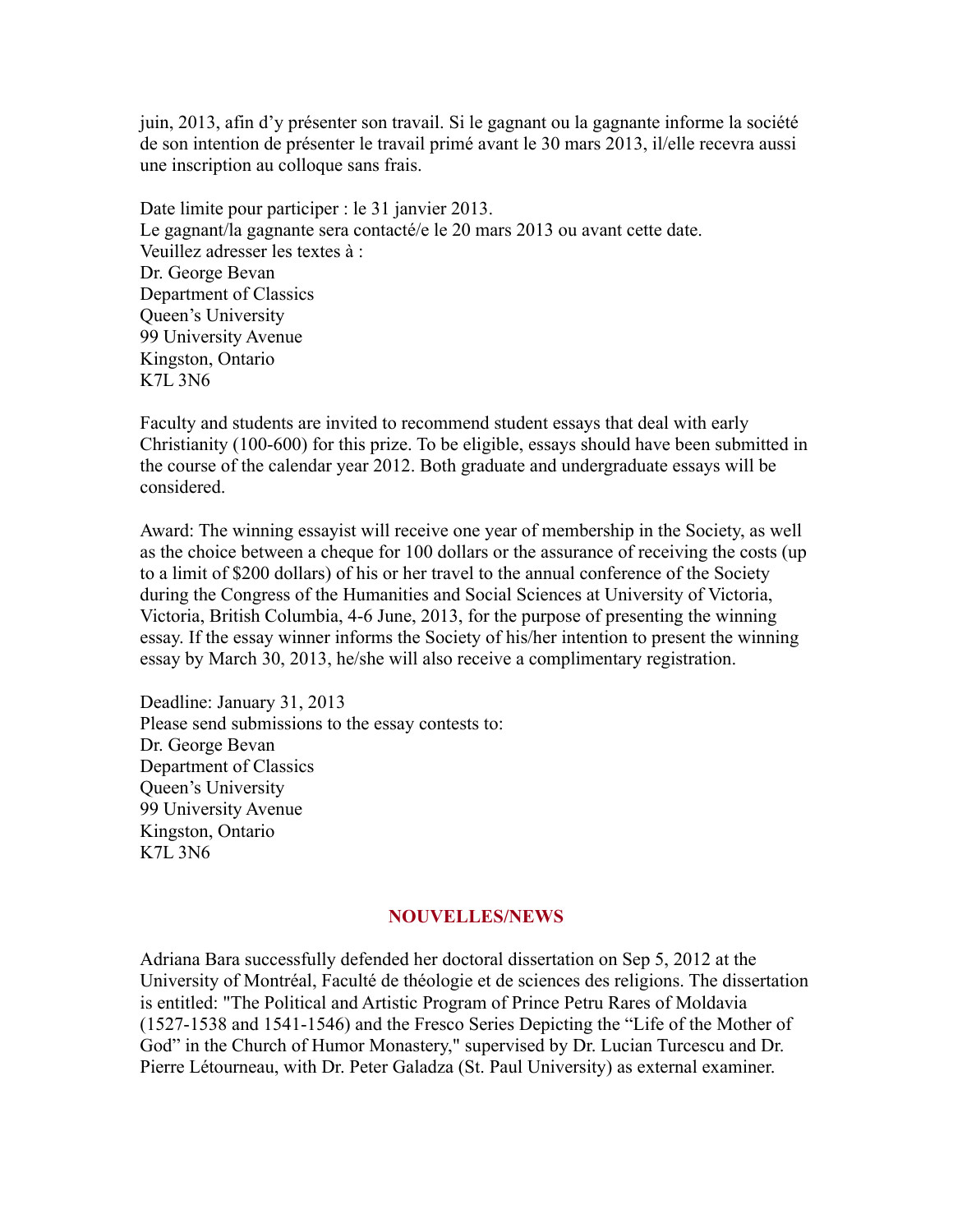Timothy Pettipiece will be presenting "Manichaeism at the Crossroads of Jewish, Christian, and Muslim Traditions" at the conference "Patristic Studies in the Twenty-first Century," marking the 50th Anniversary of the Association Internationale d'Études Patristiques/International Association of Patristic Studies (AIEP/IAPS). The Center for the Study of Christianity in the Hebrew University of Jerusalem (June 25-27, 2013).

# **BUREAU DE L'ACÉP/ CSPS EXECUTIVE**

President Robert Kennedy (2012-2014) Vice-President Lorraine Buck (2012-2013) Secretary George Bevan (2012-2014) Treasurer Steven Muir (2012-2013) Program Chair Robert Kitchen (2013) Bulletin Editor Adriana Bara (2008-)

PROGRAMME COMMITTEE Robert Kitchen (2010-2013) Mona Tokarek LaFosse (2012-2014) Theodore DeBruyn (2012-2015)

NOMINATING COMMITTEE Pauline Hogan (2012-2013) David Robinson (2012-2013) Paul Smith (2012-2014)

REPRESENTATIVE TO CFHSS AGM: Tim Pettipiece (2012-2014)

REPRESENTATIVE TO THE CCSR BOARD OF DIRECTORS: Paul-Hubert Poirier - Voting Representative (2012-2014) Tim Pettipiece - Alternate (2012-2014)

WEBMASTER Kevin Hill (2009-) Lucian Turcescu (1997-2009)

# **RAPPEL DU TRÉSORIER/ REMINDER FROM THE TREASURER**

Un simple rappel aux membres qui n'ont pas encore renouvelé le paiement de leur cotisation annuelle.

Les frais s'élèvent aux montants suivants:

Here is a reminder for all members who have not already done so to send in their annual membership fees. The fees are as follows: